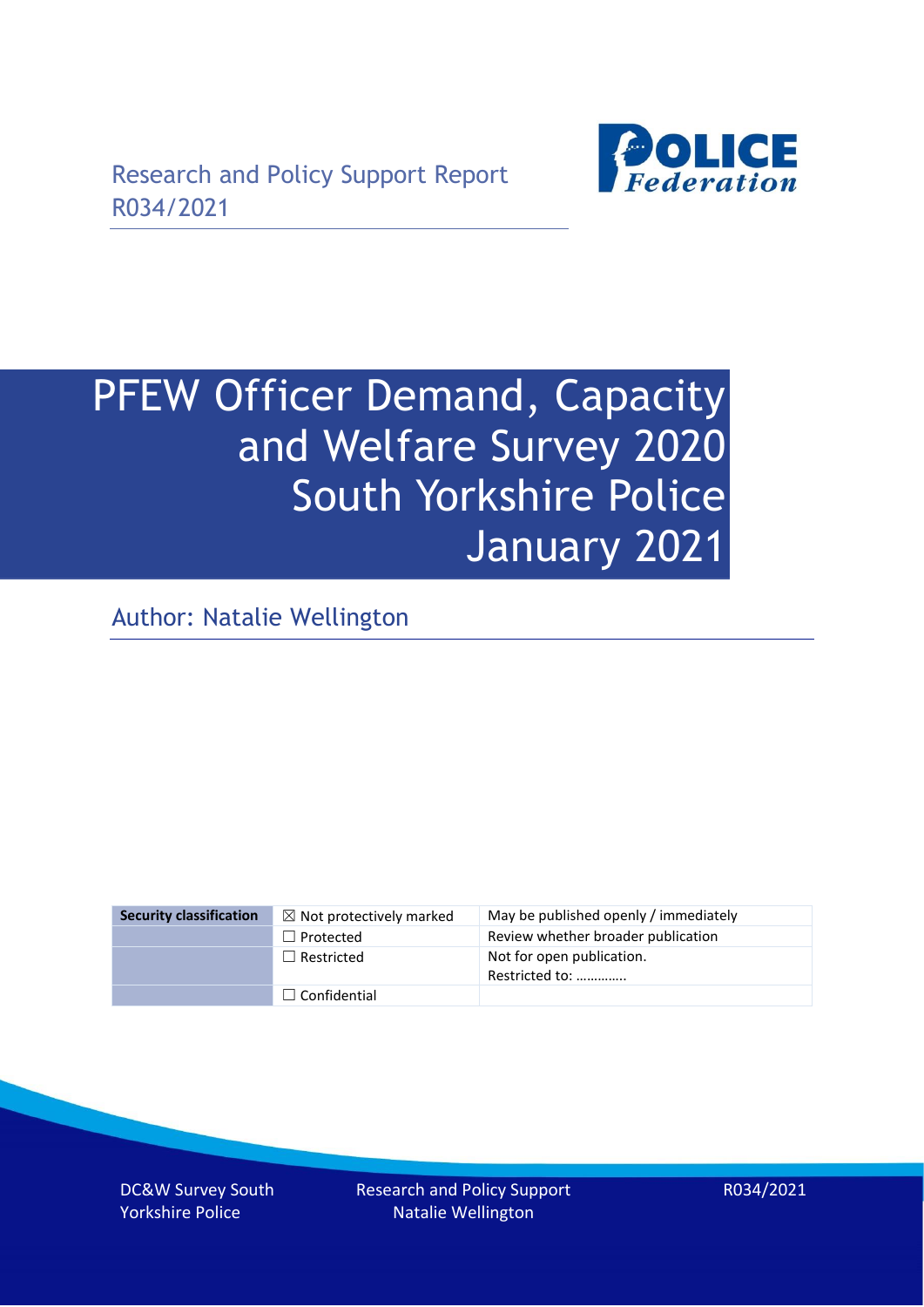# **CONTENTS**

| 4.          |                                                            |  |
|-------------|------------------------------------------------------------|--|
| 5.          |                                                            |  |
| 6.          |                                                            |  |
| $7_{\cdot}$ | ORGANISATIONAL SUPPORT FOR MENTAL HEALTH AND WELLBEING  17 |  |
| 8.          |                                                            |  |
|             |                                                            |  |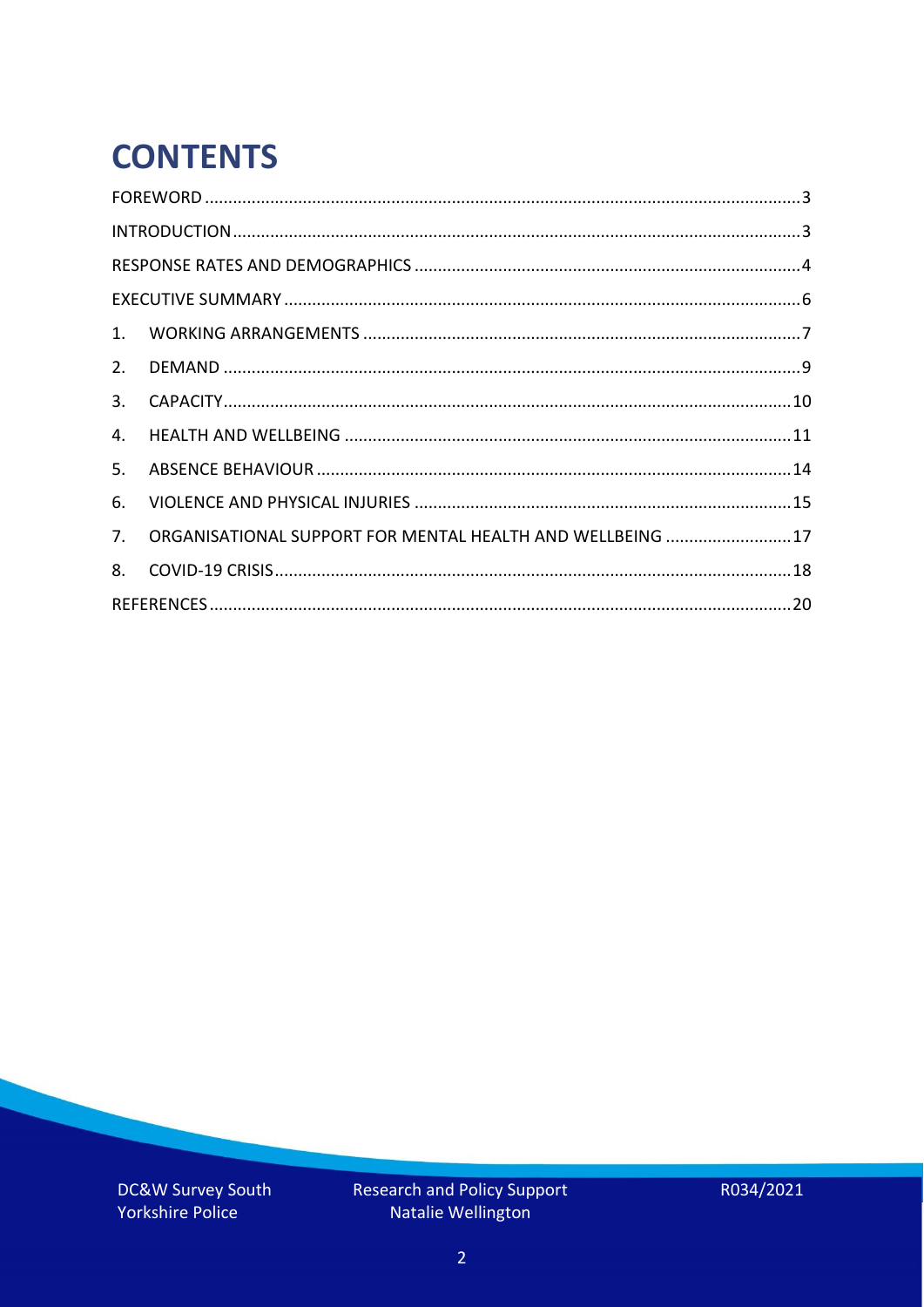### <span id="page-2-0"></span>**FOREWORD**

#### <span id="page-2-1"></span>**INTRODUCTION**

The Demand, Capacity and Welfare Survey is a biennial survey that started in 2016. This was in response to unprecedented budgetary cuts and a 14% fall in officer numbers over a seven year period from a high of 142,056 in 2009 to 122,748 in March 2016. <sup>i</sup> Evidence from a focus group study conducted by the PFEW<sup>ii</sup> also highlighted that these reductions may have been having a negative effect on officers' individual wellbeing. It was within this context that the Police Federation of England and Wales (PFEW) began a biennial Demand, Capacity and Welfare Survey. The 2020 PFEW Demand, Capacity and Welfare Survey is the third iteration of the survey. Due to the current global health crisis we have included questions specific to COVID-19, in order to help us to better understand the impacts of working within the police service during this crisis and officers' experiences on the ground. We have reported personal impacts in a specific section and organisational impacts are reported at contextually appropriate points throughout the report, to enable comparisons with other relevant items (for example we have included the results for the question asking whether COVID-19 has had an impact on single-crewing within the same section as the results for the question regarding frequency of single-crewing).

This report provides a summary of responses to key questions from the 2020 PFEW Officer Demand, Capacity and Welfare Survey from respondents in South Yorkshire Police.

Where appropriate, details of average responses from previous years, or the police service as a whole, are also presented.<sup>1</sup> However, differences across these figures have not been tested to assess whether they are statistically significant;<sup>2</sup> therefore, any and all differences reported are for guidance only and must be treated with caution. When comparing forcelevel data across years, a dash (–) is used, when applicable, to indicate where a force report was not provided due to small sample sizes.

Please be aware that the total number of responses for each item may vary slightly as not all items were answered by all respondents, and all percentages are rounded to the nearest

DC&W Survey South Yorkshire Police

 $1$  Data were weighted at a national level on the basis of respondents' force to ensure that each force were proportionally represented within the national sample; no weightings were applied at a force level. More information about weightings can be found in the 2020 Technical Annex R098/2020.

 $2$  As all the data are derived from samples of the population, rather than the whole population, percentage figures calculated are strictly speaking estimates, rather than exact measures. This means that every figure has a margin of error associated with it. Hence a very small percentage difference year on year may be due to sampling, rather than to actual changes.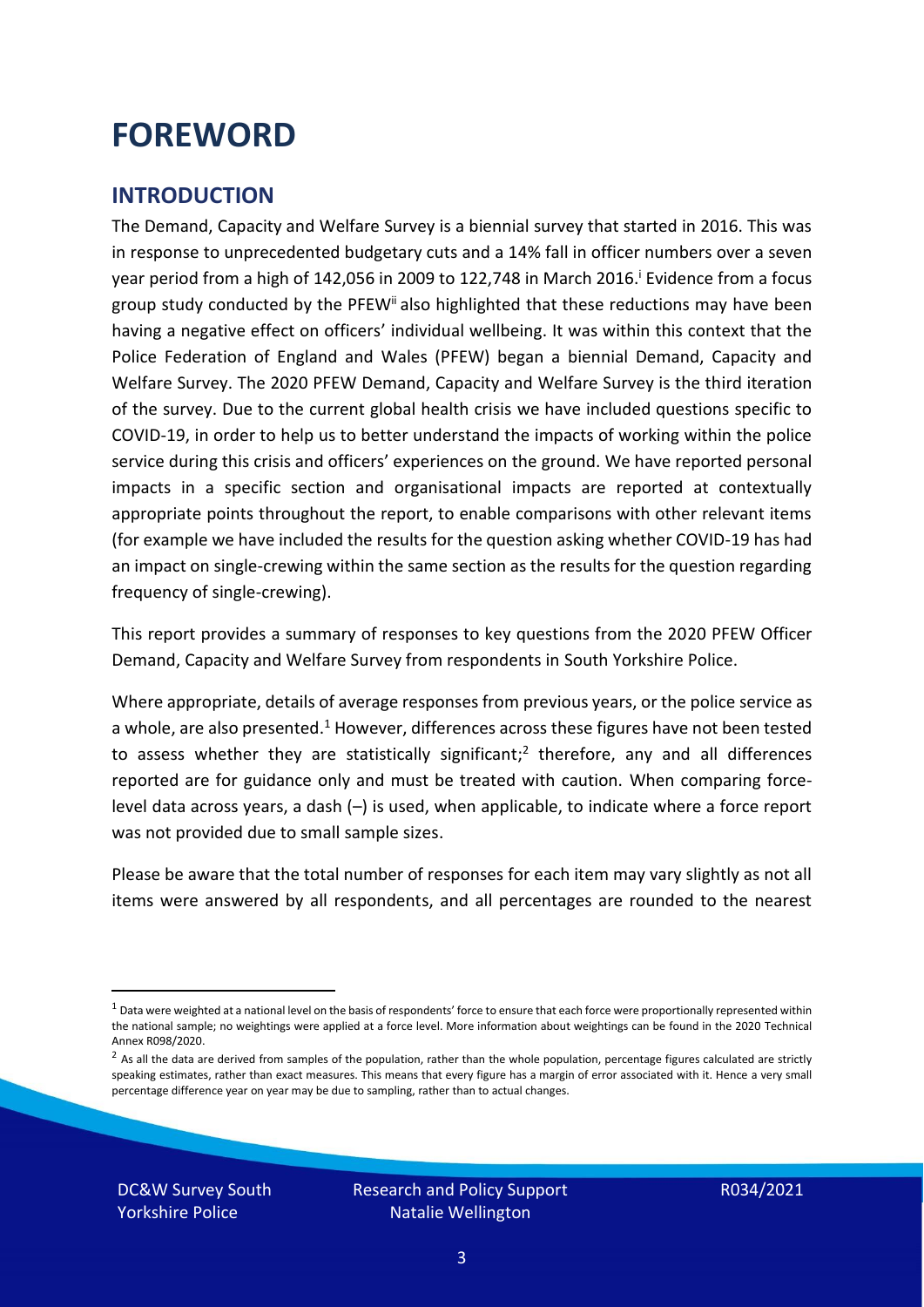whole number. In addition, the actual differences between any and all groups may be quite small, and these details should be considered when interpreting the data.

#### <span id="page-3-0"></span>**RESPONSE RATES AND DEMOGRAPHICS**

Survey responses were gathered over a seven-week period between October and November 2020. All officers of the federated ranks in England and Wales were eligible to participate. Analyses were conducted on a sample of 12,471 responses drawn from all 43 forces across England and Wales. The national response rate for the 2020 survey was 10%.

Overall, 3% of respondents (n=423) to the survey declined to state which force they belonged to. These responses have been included within the national data but are excluded from force-level analyses.<sup>3</sup>

136 responses were received from South Yorkshire Police, representing a response rate of around 6% (based on March 2020 Home Office figures of officer headcount). III The margin of error for this report has been calculated using the size of the sample and population. At a 95% confidence level, this force report has a 8% margin of error. If the margin of error is less than 5%, it can be considered to be within the normal bounds of academic rigour.<sup>4</sup> If this threshold has not been met, the results from this report must be interpreted with caution.

57% of responses from South Yorkshire Police were received from male officers and 40% of responses were from female officers. The other 4% preferred not to say or identified in another way. In regards to rank, 73% of respondents from South Yorkshire Police were Constables, 20% were Sergeants, 7% were Inspectors, and 1% were Chief Inspectors. 4% of responses from South Yorkshire Police were received from Black and Minority Ethnic (BME) officers.

DC&W Survey South Yorkshire Police

<sup>&</sup>lt;sup>3</sup> Please see the 2020 Technical Annex R098/2020 for excluded cases.

<sup>&</sup>lt;sup>4</sup> The generally accepted academic standards is a 95% confidence level with a 5% (or less) margin of error.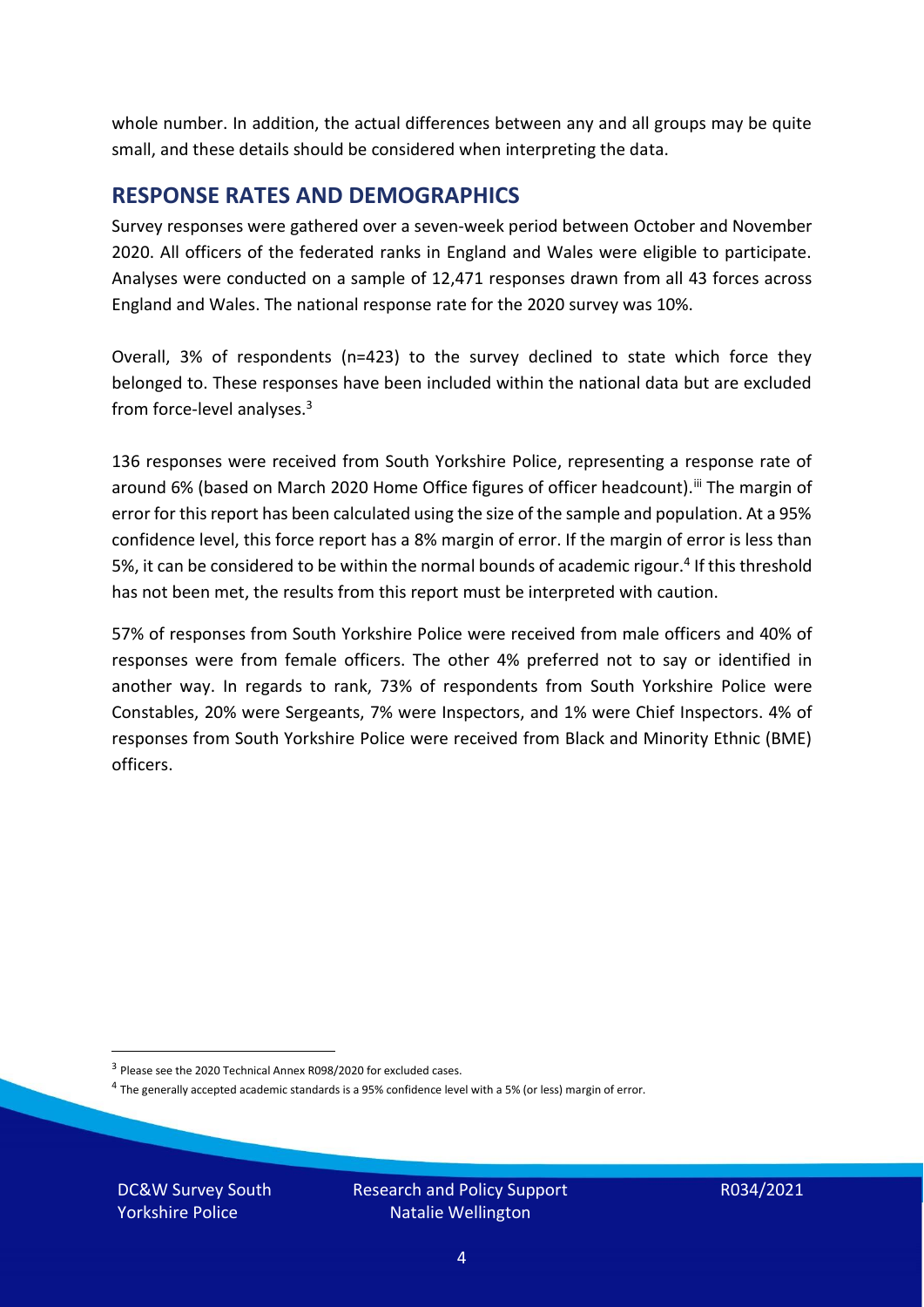### **INFOGRAPHIC**

### **Who responded?**

**136** responses were received from South Yorkshire Police, representing a **6%** response rate.



DC&W Survey South Yorkshire Police

Research and Policy Support Natalie Wellington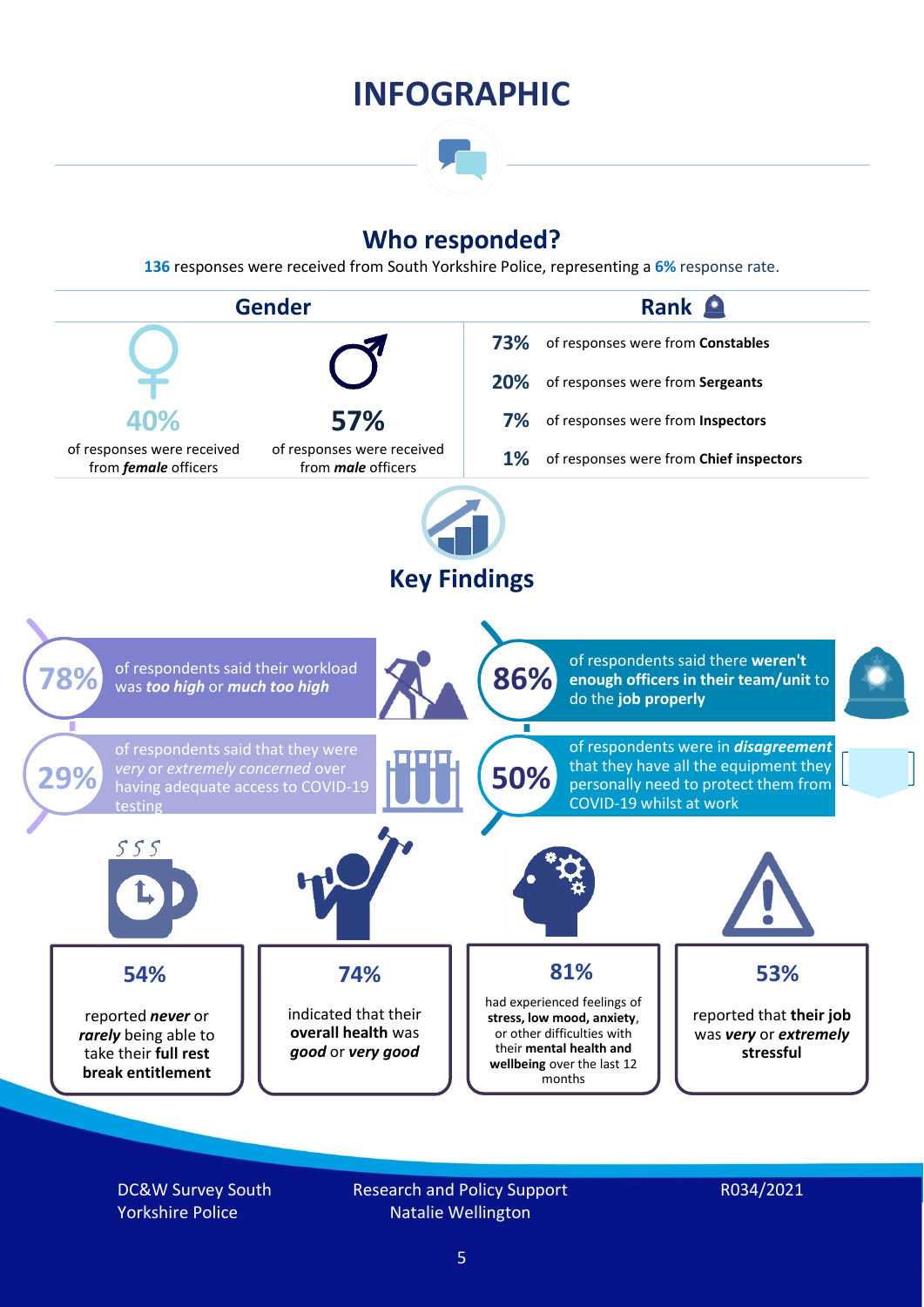### <span id="page-5-0"></span>**EXECUTIVE SUMMARY**

- **136** responses were received from South Yorkshire Police, representing a response rate of around **6%**.
- The average (mean) rating for **overall job satisfaction** for respondents was **4/10**.
- **76%** reported being **single-crewed** *often* or *always* and **23%** reported being **singlecrewed** *more often* due to **COVID-19**.
- **54%** of respondents reported *never* or *rarely* being able to take their **full rest break entitlement**; *lower than* the proportion in 2018 (65%).
- **78%** of respondents reported that their **workload** is currently *too high*, or *much too high*; *lower than* the proportion in 2018 (89%).
- **86%** of respondents said there **weren't enough officers in their team/unit** to do the **job properly**.
- The average (mean) **overall life satisfaction** rating was **6/10**. This can be compared to the national average of 6/10.
- **74%** of respondents indicated that their **overall health** was *good* or *very good.*
- **53%** of respondents said that they viewed their job as *very* or *extremely* **stressful**. This was *lower than* the proportion in 2018 (57%).
- **81%** of respondents indicated that they had **experienced feelings of stress, low mood, anxiety, or other difficulties with their health and wellbeing** over the last 12 months.
- **19%** of respondents reported that they had suffered **one or more injuries** that required medical attention as a result of **work-related violence** in the last year.
- **14%** of respondents reported that they had suffered **one or more injuries** that required medical attention as a result of **work-related accidents** in the last year.
- **34%** of respondents reported that they were *very* or *extremely worried* about the **impact that the COVID-19 crisis will have on them personally**.
- **8%** of respondents reported that they *have* or *have had* **COVID-19** confirmed by a positive antigen or antibody test.
- **50%** of respondents reported that they *disagreed* or *strongly disagreed* that they **have all the equipment they personally need to protect them from COVID-19 whilst at work**.

DC&W Survey South Yorkshire Police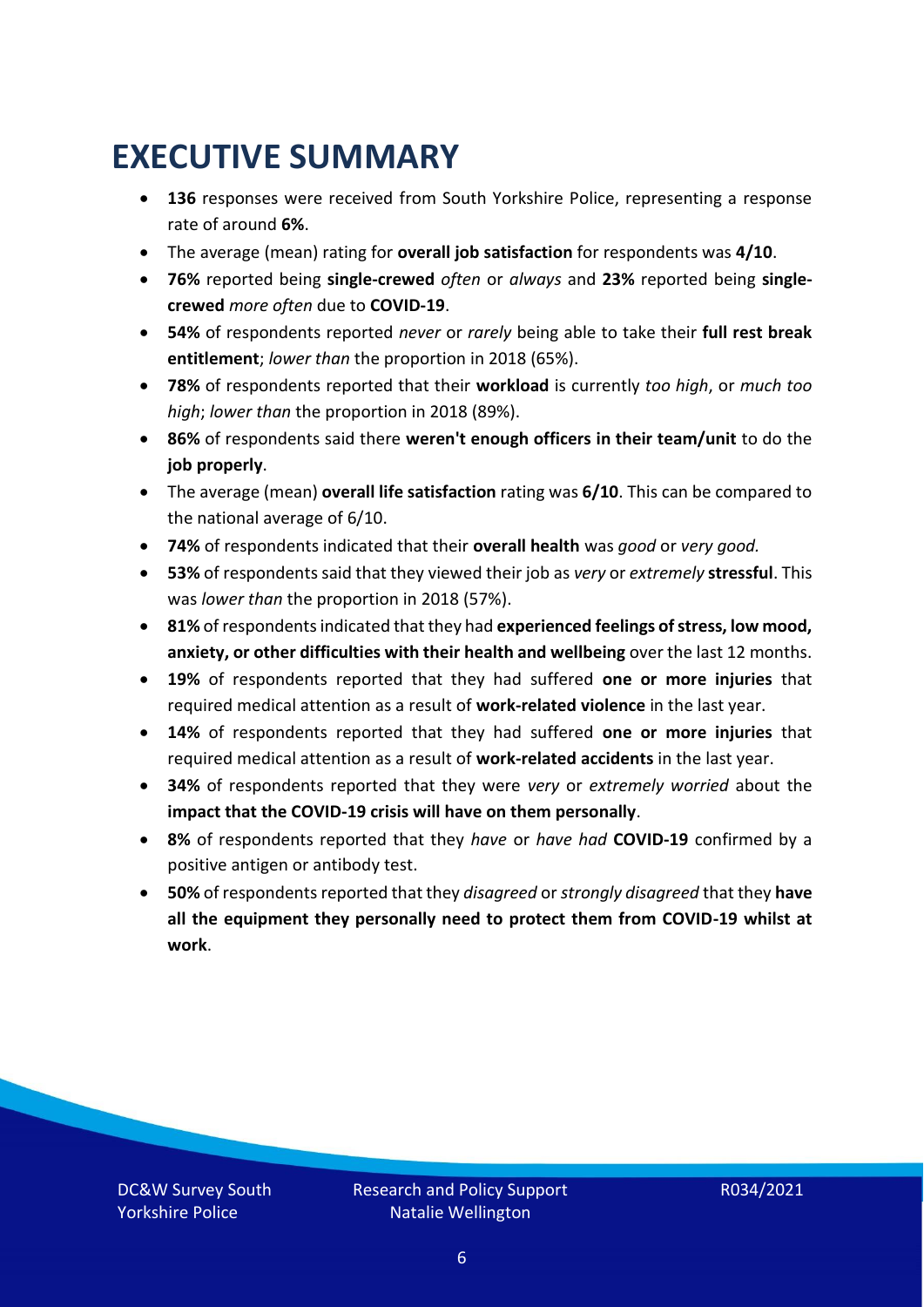### <span id="page-6-0"></span>**1. WORKING ARRANGEMENTS**

### **1.1. OVERALL JOB SATISFACTION**

Respondents were asked to rate their overall job satisfaction between 0 and 10, where 0 was 'not at all satisfied' and 10 was 'completely satisfied.' The average (mean) rating for overall job satisfaction for respondents from South Yorkshire Police was 4/10 (range 0-10), with 54% of respondents reporting an overall job satisfaction rating of *4* or *less*. This can be compared to the national average of 5/10 (range 0-10), and 37% of respondents reporting an overall job satisfaction rating of *4* or *less*.

### **1.2. SHIFT LENGTH**

7% of respondents from South Yorkshire Police reported that their formal shift duration was more than the 8-10 hours advised by the Health and Safety Executive<sup>iv</sup> and the Police Negotiating Board,<sup>v</sup> and 7% of respondents indicated a shift length of 12 hours or *more*. 9% of the national sample indicated that their formal shift duration was more than 8-10 hours, and 7% indicated a shift length of *12 hours* or *more*. 5

#### **1.3. SINGLE-CREWING**

Among respondents from South Yorkshire Police, for whom this item was applicable, 76% reported being single-crewed either *often* or *always* over the previous 12-month period. This can be compared with 58% of respondents from the national sample.<sup>6</sup>

Due to COVID and the social distancing regulations implemented by the UK government, forces may have changed their normal operational procedures around crewing in order to reduce opportunities for infection between colleagues. The NPCC released guidance stating that when officers are double crewed a surgical Type IIR face mask should be worn in an enclosed space, such as a vehicle or personnel carrier, when social distancing cannot be achieved.<sup>vi</sup> However, some of the units may have decided to reduce the risk further by limiting double crewing or placing officers in bubbles. As such, in this year's iteration of the survey we wanted to ask an additional query about COVID-19 in relation to crewing levels, to see if crewing levels were affected by this. The findings were that 23% from South Yorkshire Police reported being single-crewed *more often* due to COVID-19.

 $<sup>6</sup>$  Respondents that reported not applicable were removed from force-level and national analysis.</sup>

DC&W Survey South Yorkshire Police

<sup>&</sup>lt;sup>5</sup> Respondents that reported not applicable were removed from force-level and national analysis.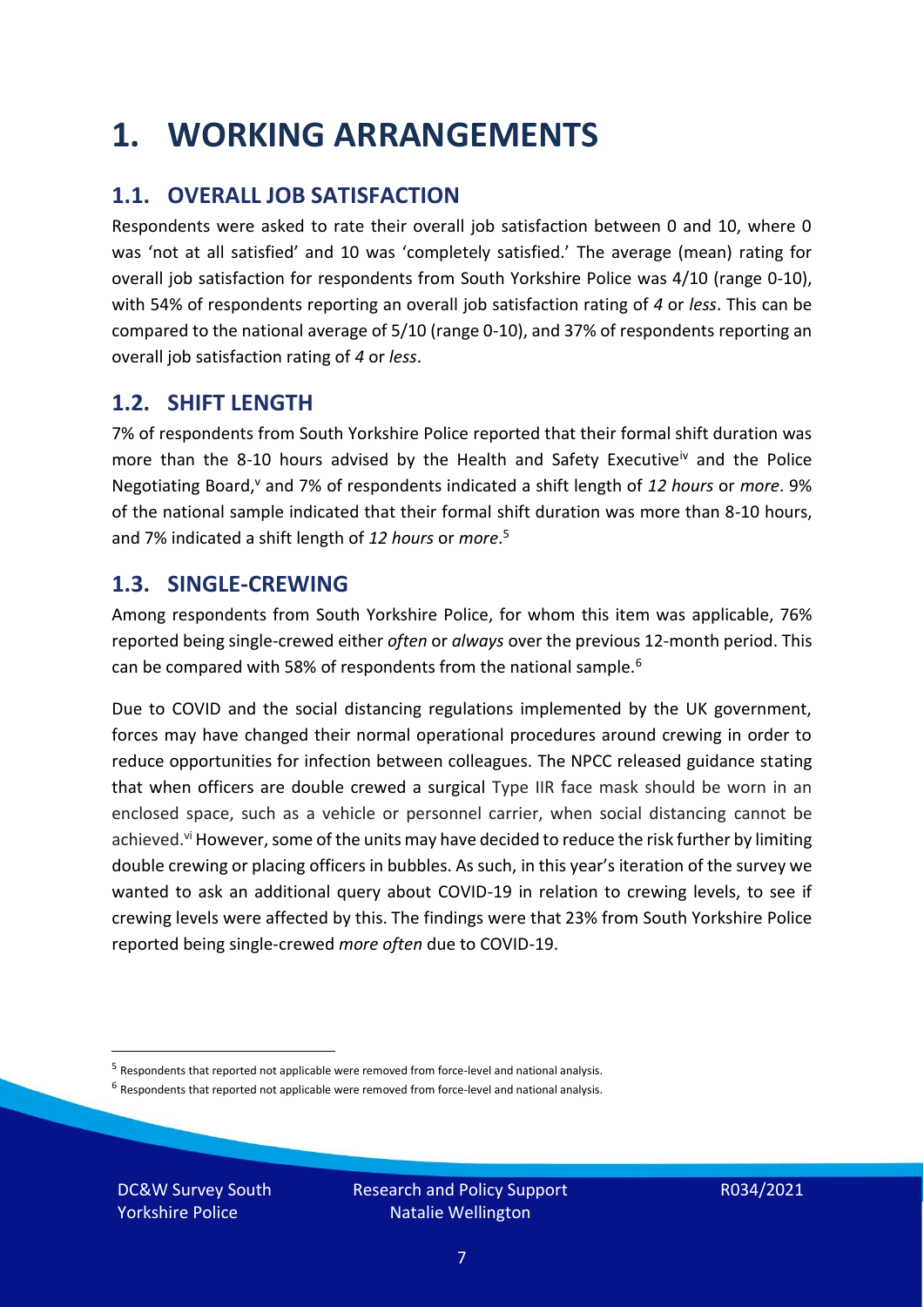### **1.4. BREAKS, REST DAYS AND ANNUAL LEAVE**

54% of respondents from South Yorkshire Police reported *never* or *rarely* being able to take their full rest break entitlement, and 62% reported having had *two* or *more* rest days cancelled in the previous 12-month period. Furthermore, 71% of respondents from South Yorkshire Police told us that they had a request for annual leave refused *once* or *more* in the previous 12-month period.

Historical comparisons for items relating to breaks, rest days and annual leave for South Yorkshire Police, are also provided in *Table 1* below.

| Table 1: Force level figures for breaks, rest days<br>and annual leave                                       | 2016 | 2018 | 2020 |
|--------------------------------------------------------------------------------------------------------------|------|------|------|
| Reported being never or rarely able to take full<br>rest break entitlement                                   | 55%  | 65%  | 54%  |
| Reported having two or more rest days<br>cancelled in the previous 12 months                                 | 91%  | 86%  | 62%  |
| Reported having a request for annual leave<br>refused once or more in the previous 12<br>months <sup>7</sup> | 85%  | 78%  | 71%  |

DC&W Survey South Yorkshire Police



<sup>&</sup>lt;sup>7</sup> Please note, there were moderate changes to the question wording and response scale for this item between the 2016 and 2018 iterations of this survey. Please take this into consideration when interpreting any and all differences in the findings between these years, as altering the way in which a question is framed may unintentionally affect the way in which an individual responds.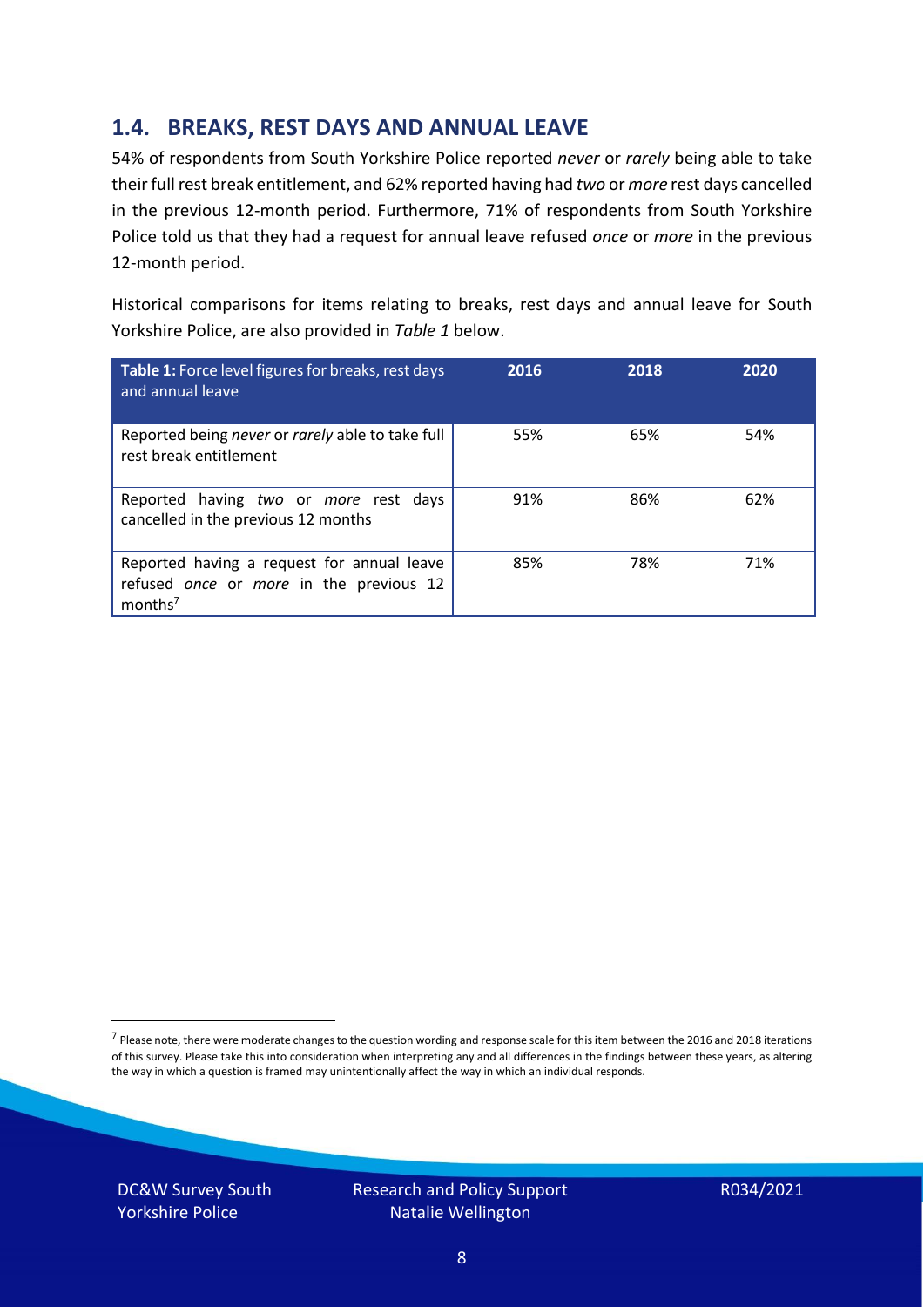### <span id="page-8-0"></span>**2. DEMAND**

### **2.1. WORKLOAD**

78% of respondents from South Yorkshire Police told us that their workload is currently *too high*, or *much too high*. An historical comparison for both national and local proportions for workload are displayed in *Table 2* below.

| Table 2: Proportion of respondents reporting<br>that their workload was too high or much too<br>high in the previous 12-month period | 2016 | 2018 | 2020 |
|--------------------------------------------------------------------------------------------------------------------------------------|------|------|------|
| Force-level figures                                                                                                                  | 82%  | 89%  | 78%  |
| National figures                                                                                                                     | 66%  | 72%  | 60%  |

### **2.2. AMOUNT AND PACE OF WORK**

91% of respondents from South Yorkshire Police *disagreed* or *strongly disagreed* that they generally have enough officers to manage all the demands being made on them as a team/unit.

Furthermore, 8% *agreed* or *strongly agreed* that they had enough time to engage in proactive policing in their team/unit. An historical comparison for both national and local proportions for this item are displayed in *Table 3* below.

| Table 3: Proportion of respondents reporting<br>that they agreed or strongly agreed that they<br>had enough time to engage in proactive<br>policing in their team/unit | 2016 | 2018 | 2020 |
|------------------------------------------------------------------------------------------------------------------------------------------------------------------------|------|------|------|
| Force-level figures                                                                                                                                                    | 5%   | 7%   | 8%   |
| <b>National figures</b>                                                                                                                                                | 13%  | 9%   | 14%  |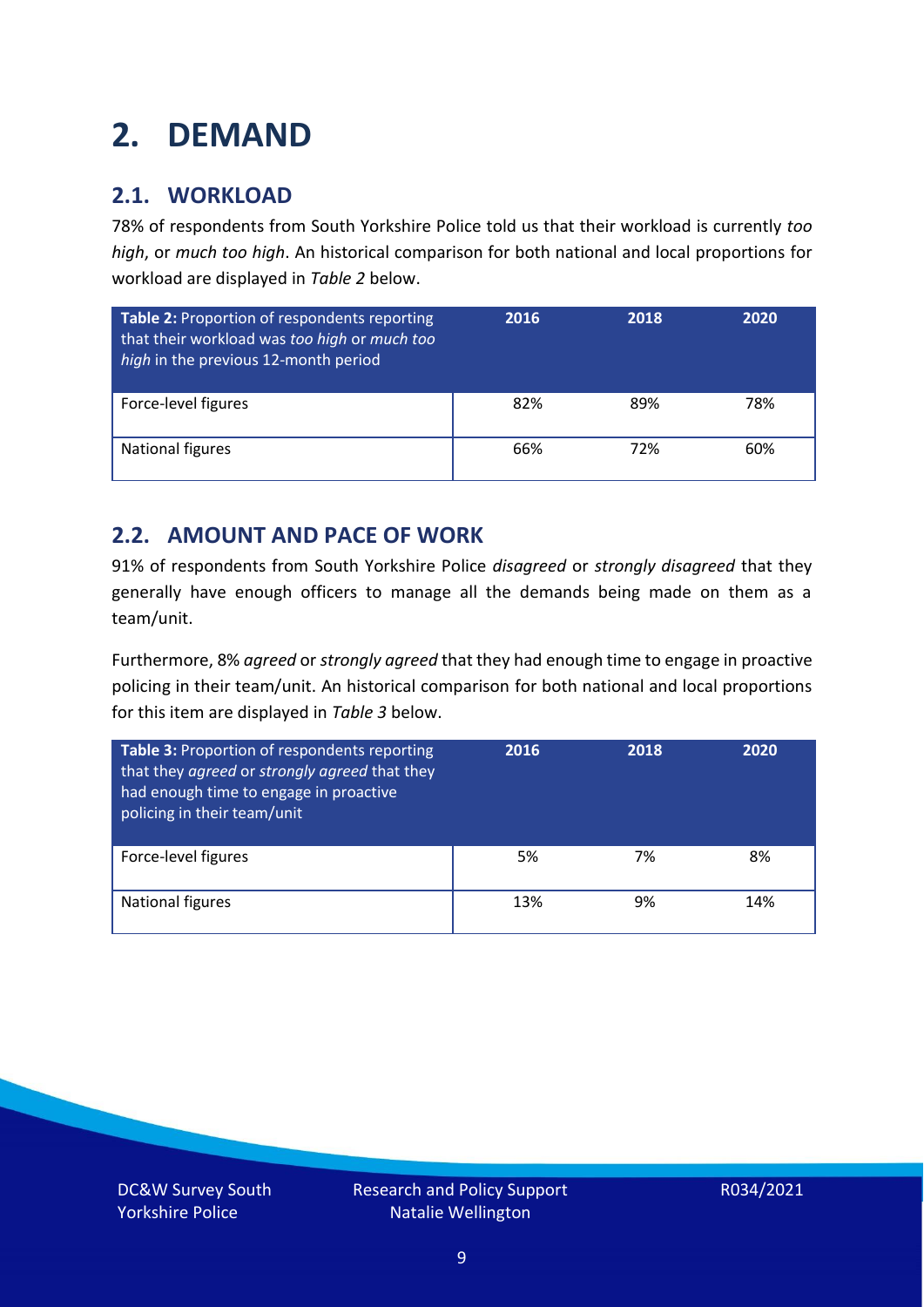### <span id="page-9-0"></span>**3. CAPACITY**

### **3.1. MINIMUM OFFICER STAFFING**

77% of respondents from South Yorkshire Police indicated that their team or unit had a minimum officer staffing level.

Among respondents whose team or unit had a minimum officer staffing level, 32% indicated that this level was *never* or *rarely* achieved.

Respondents were asked how often minimum staffing levels have been met compared to before the COVID-19 crisis. 33% reported minimum staffing levels being met *less frequently* compared to before the COVID-19 crisis.

### **3.2. OFFICER STAFFING ARRANGEMENTS**

76% of respondents *disagreed* or *strongly disagreed* that the way officer staffing levels are determined in their team/unit seems to be effective. Historical comparisons for this item and one other key item, relating to capacity to deal with demand for South Yorkshire Police, are provided in *Table 4* below.

| <b>Table 4:</b> Force level figures for key items relating to capacity                  |                                                               |      |      |  |
|-----------------------------------------------------------------------------------------|---------------------------------------------------------------|------|------|--|
| <b>Statements</b>                                                                       | Proportion of respondents who<br>disagreed with the statement |      |      |  |
|                                                                                         | 2016                                                          | 2018 | 2020 |  |
| The way officer staffing levels are determined in my<br>team/unit seems to be effective | 82%                                                           | 79%  | 76%  |  |
| There are enough officers in my team/unit for me to do<br>my job properly               | 90%                                                           | 90%  | 86%  |  |

DC&W Survey South Yorkshire Police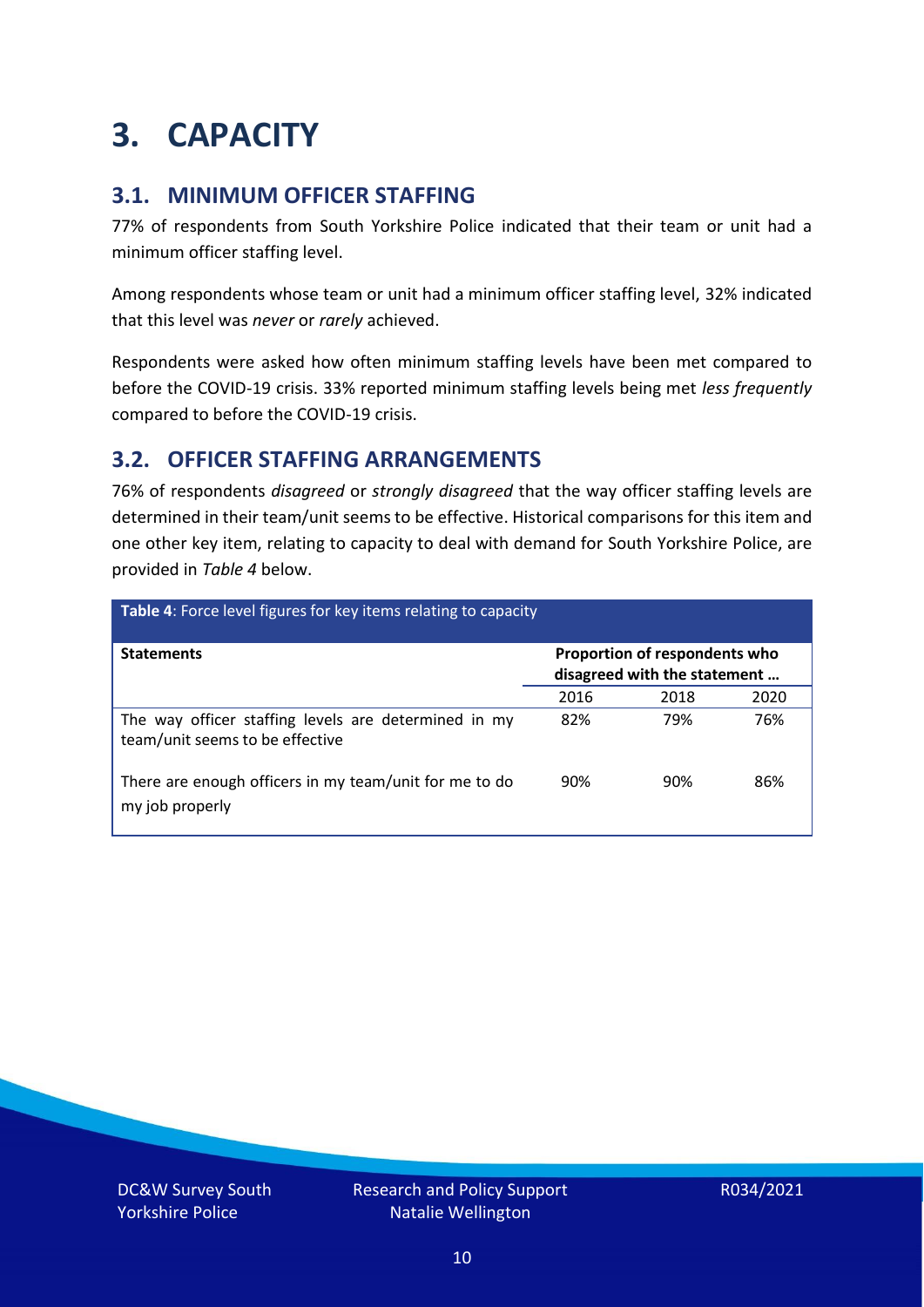### <span id="page-10-0"></span>**4. HEALTH AND WELLBEING**

### **4.1. OVERALL LIFE SATISFACTION AND WORTHWHILENESS**

Respondents were asked to rate their overall life satisfaction on a scale from 0 to 10, where 0 was *'Not at all satisfied'* and 10 was *'Completely satisfied'*. Furthermore, respondents were also asked to rate how worthwhile they feel the things they do in their life are on a scale from 0 to 10, where 0 was *'Not at all worthwhile'* and 10 was *'Completely worthwhile'.* These two items replicate the overall life satisfaction and overall worthwhileness questions posed within the Annual Population Survey by the Office for National Statistics (UK) and were included in the Demand, Capacity and Welfare Survey to enable benchmarking against the general population. vii

The average (mean) overall life satisfaction rating for the general population was 7 out of 10. The average (mean) rating for South Yorkshire Police was 6 out of 10, with 25% of respondents reporting a low overall life satisfaction rating of *4* or *less*. These results can be compared to the national average of 6/10, with 23% of respondents reporting a low overall life satisfaction rating of *4* or *less*.

The average (mean) overall worthwhileness rating for the general population was 7 out of 10. The average (mean) rating for South Yorkshire Police was 6 out of 10, with 20% of respondents reporting a low overall worthwhileness rating of *4* or *less*. These results can be compared to the national average of 7/10, with 18% of respondents reporting a low overall worthwhileness rating of *4* or *less*.

### **4.2. OVERALL PHYSICAL HEALTH**

Respondents were asked to rate their overall health on a scale from *very good* to *very poor*. An historical comparison for both national and local proportions for this item are in *Table 5* below.

|                     | Table 5: Self-rated overall physical health<br>2016 |     | 2018 | 2020 |
|---------------------|-----------------------------------------------------|-----|------|------|
|                     | Poor or very poor                                   | 10% | 7%   | 8%   |
| Force-level figures | Neither good nor poor                               | 20% | 14%  | 19%  |
|                     | Good or very good                                   | 70% | 79%  | 74%  |
|                     | Poor or very poor                                   | 12% | 7%   | 9%   |
| National figures    | Neither good nor poor                               | 23% | 17%  | 20%  |
|                     | Good or very good                                   | 65% | 77%  | 71%  |

DC&W Survey South Yorkshire Police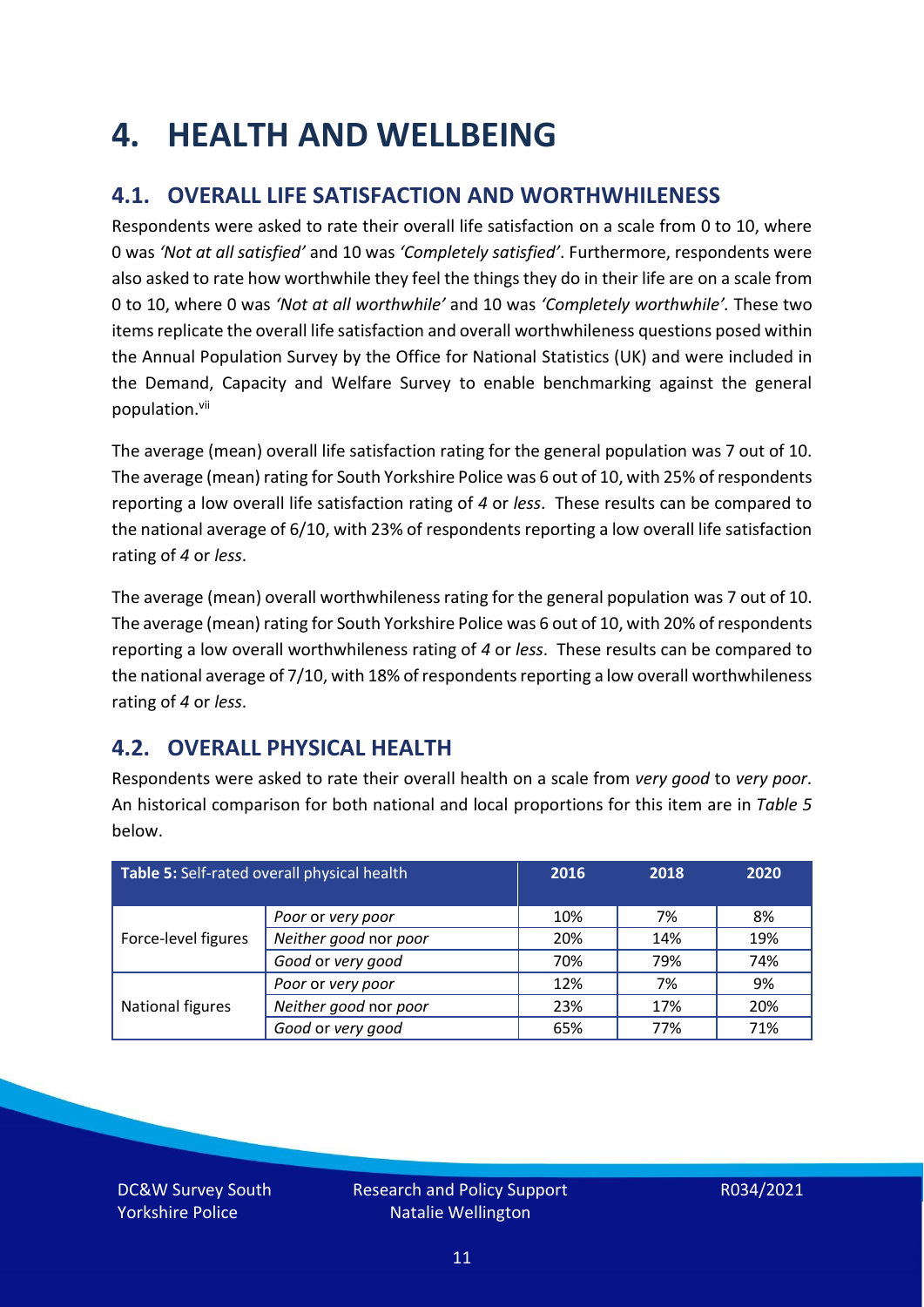### **4.3. SINGLE-ITEM INDICATORS FOR MENTAL HEALTH**

#### **4.3.1. ANXIETY AND HAPPINESS**

Overall anxiety was measured using a single-item measure. Respondents were asked to rate how anxious they had felt the day before on a scale from 0 to 10, where 0 was *'Not at all anxious'* and 10 was *'Completely anxious'*. Overall happiness was also measured using a single-item measure and respondents were asked to rate how happy they had been the day before on a scale from 0 to 10, where 0 was *'Not at all happy'* and 10 was *'Completely happy'*. These items replicate the overall anxiety and overall happiness questions posed within the Annual Population Survey by the Office for National Statistics (UK) and were chosen to enable benchmarking against the general population.<sup>viii</sup>

The average (mean) overall anxiety rating for the general population was 4 out of 10, with 36% of respondents reporting a high overall anxiety rating of *6* or *more*. <sup>8</sup> The average (mean) rating for South Yorkshire Police was 4 out of 10, with 33% of respondents reporting a high overall anxiety rating of *6* or *more*. These results can be compared to the national average of 4/10, with 35% of respondents reporting a high overall anxiety rating of *6* or *more*. 9

The average (mean) overall happiness rating for the general population was 7 out of 10. The average (mean) rating for South Yorkshire Police was 6 out of 10, with 33% of respondents reporting a low overall happiness rating of *4* or *less*. These results can be compared to the national average of 6/10, with 25% of respondents reporting a low overall happiness rating of *4* or *less*.

#### **4.3.2. STRESS**

Work related stress was measured using a single-item measure. 53% of respondents from South Yorkshire Police said that they viewed their job as *very* or *extremely stressful*.

This is *higher than* the proportion reported in the national sample (33%) and *lower than* the proportion reported by South Yorkshire Police in 2018 (57%).

Stress outside of work was assessed using an adaptation of the work-related stress measure. 11% of respondents from South Yorkshire Police said that they viewed their life outside of work as *very* or *extremely stressful*.

DC&W Survey South Yorkshire Police

<sup>&</sup>lt;sup>8</sup> Please note that proportions for other wellbeing measures were not provided

 $9$  Overall scores for anxiety have been grouped and reported differently to life satisfaction, worthwhileness and happiness. The percentage of respondents scoring a high rating of *6* or *more* has been reported, as higher scores for anxiety are commonly associated with lower individual wellbeing. Whereas, the percentage of respondents scoring a very low rating of *4* or *less* has been reported for life satisfaction, worthwhileness and happiness, as lower scores on these measures are commonly associated with lower individual wellbeing.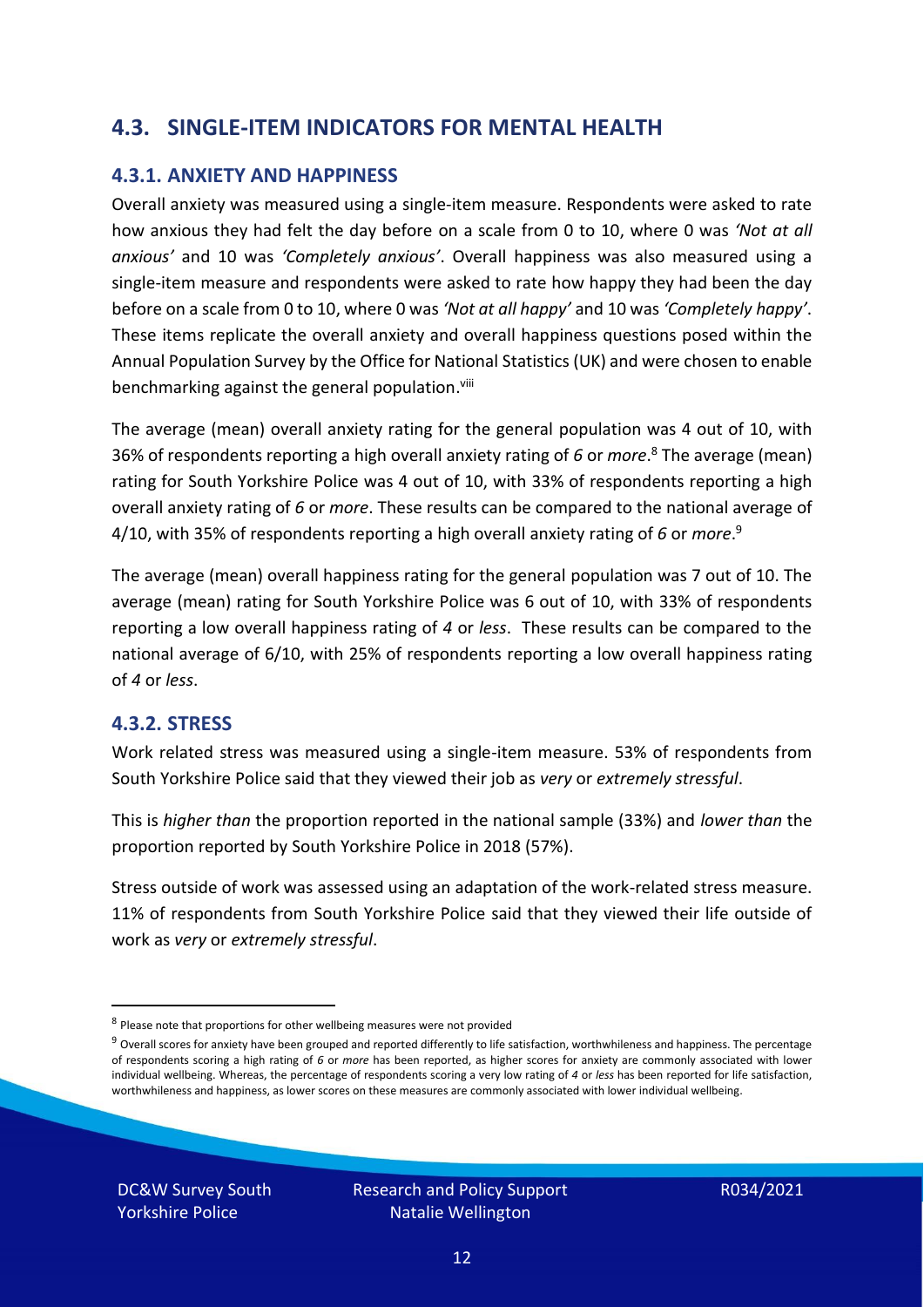#### **4.3.4. MENTAL HEALTH OVERVIEW**

A top-level broad overview of mental health and wellbeing was established using an item that asked respondents to indicate whether they had experienced feelings of stress, low mood, anxiety, or other difficulties with their health and wellbeing over the last 12 months. 81% of respondents from South Yorkshire Police indicated that they had experienced feelings of stress, low mood, anxiety, or other difficulties with their health and wellbeing over the last 12 months; with 94% of these respondents also indicating that these feelings were caused by, or made worse by work.

#### **4.3.5. MENTAL WELLBEING**

Respondents' mental wellbeing was measured using the Short Warwick-Edinburgh Mental Wellbeing Scale,<sup>ix</sup> which asked them to rate their experience during the last two weeks for seven positively framed items. A metric score was calculated which indicated participants' overall wellbeing. The higher the score is, the better their overall wellbeing is thought to be.<sup>10</sup>

The metric score for South Yorkshire Police is presented in *Table 6* below across years. This is also alongside the metric score for the national sample across years.

| <b>Table 6:</b> Average (mean) metric score for the Short Warwick-<br>Edinburgh Mental Wellbeing Scale | 2016 | 2018 | 2020 |
|--------------------------------------------------------------------------------------------------------|------|------|------|
| Force-level figures                                                                                    | 18   | 20   | 20   |
| National figures                                                                                       | 19   | 20   | 21   |

 $10$  The Short Warwick-Edinburgh Mental Wellbeing Scale was developed by the Universities of Warwick, Edinburgh and Leeds in conjunction with NHS Health Scotland (© University of Warwick, 2006).

DC&W Survey South Yorkshire Police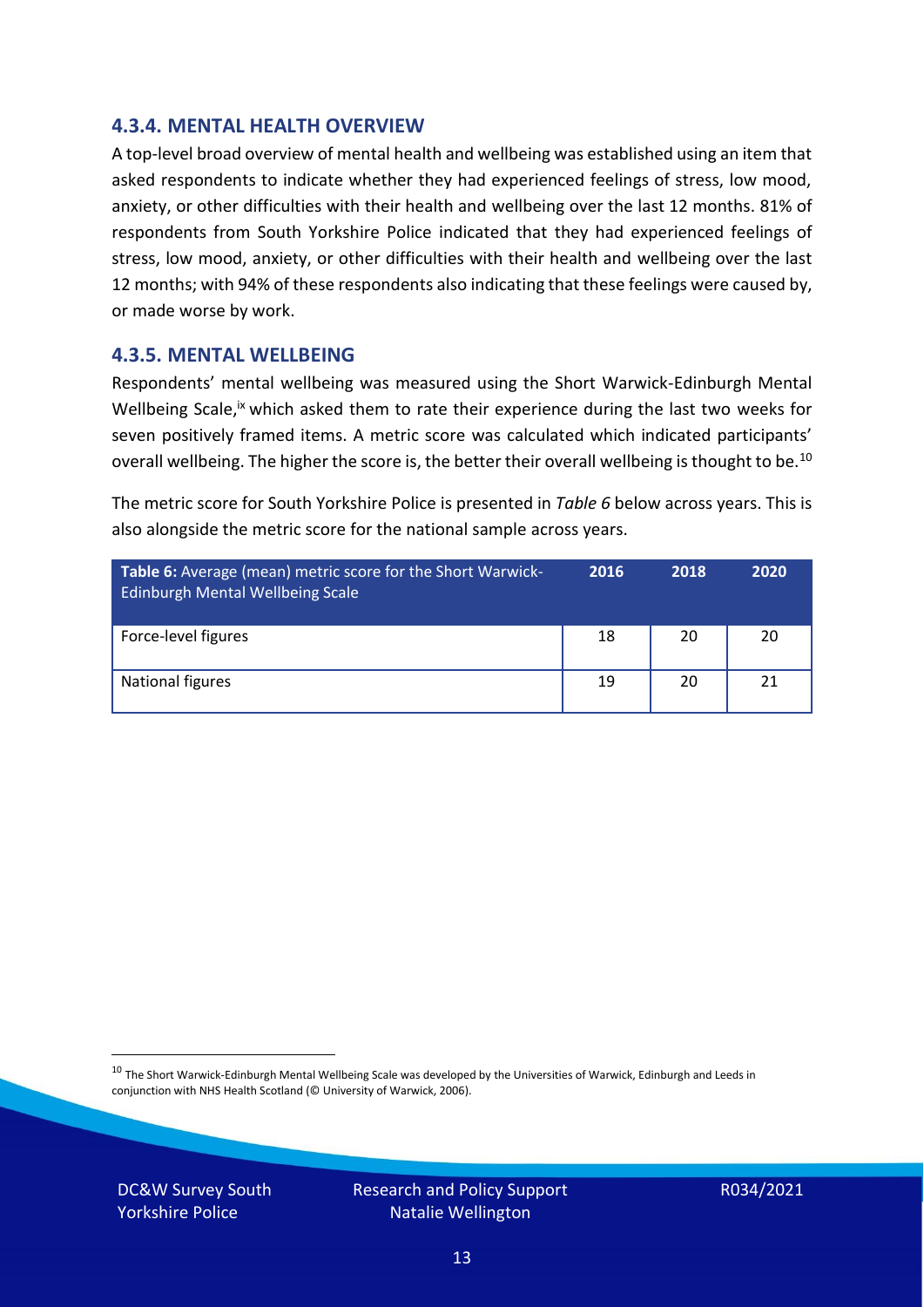### <span id="page-13-0"></span>**5. ABSENCE BEHAVIOUR**

### **5.1. ABSENCE**

35% of respondents from South Yorkshire Police reported *one* or *more* days of sickness absence and 38% of respondents indicated that at least one day of their sickness absence was attributable to stress, depression, or anxiety.

The national proportion of respondents who had taken *one* or *more* days of sickness absence was 48% and 32% of respondents indicated that at least one day of their sickness absence was attributable to stress, depression, or anxiety.

### **5.2. PRESENTEEISM AND LEAVEISM**

Presenteeism is the act of attending work while ill. This has been shown to be associated with subsequent health decline, particularly in relation to burnout, $x$  and can lead to elevated absenteeism.<sup>xi</sup> Moreover, evidence suggests that presenteeism can compound the effects of the initial illness and negatively influence job satisfaction, resulting in negative job attitudes and withdrawal from work.<sup>xii</sup>

Leaveism is a term to describe hidden sickness absence and work undertaken during rest periods. A core dimension of leaveism includes using allocated time off such as annual leave entitlements to take time off when they are in fact unwell. Findings for South Yorkshire Police across years are presented in *Table 7* below.

| Table 7: Proportion of respondents reporting the<br>following absence behaviour once or more over the<br>previous 12 months |                             | 2016 | 2018 | 2020 |
|-----------------------------------------------------------------------------------------------------------------------------|-----------------------------|------|------|------|
| Presenteeism                                                                                                                | Due to Physical health      | 90%  | 74%  | 62%  |
|                                                                                                                             | Due to Psychological health | 72%  | 70%  | 63%  |
| annual leave to<br><b>Using</b><br>time off due to<br>take<br>health                                                        | Due to Physical health      | 69%  | 35%  | 30%  |
|                                                                                                                             | Due to Psychological health | 47%  | 37%  | 44%  |

DC&W Survey South Yorkshire Police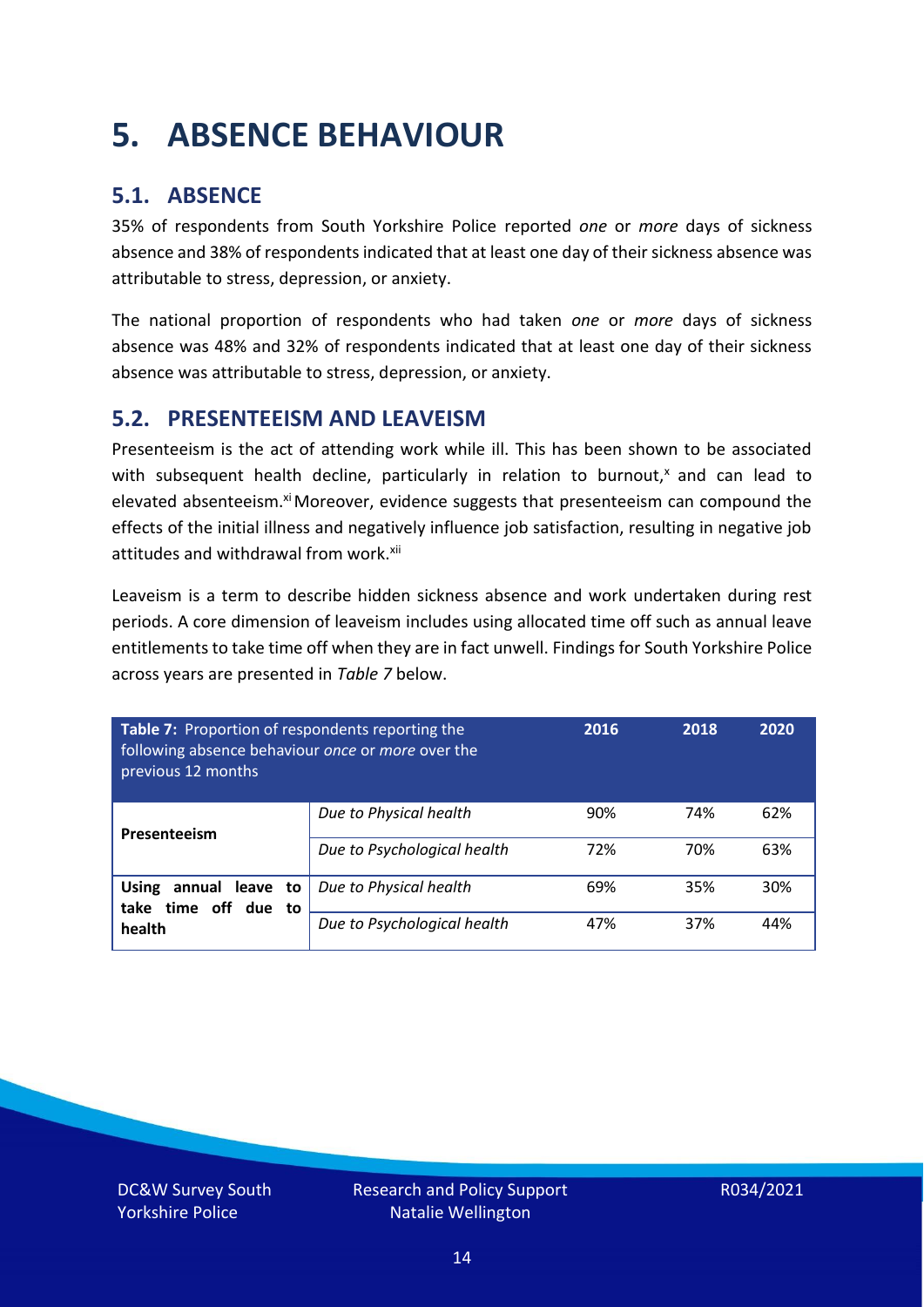## <span id="page-14-0"></span>**6. VIOLENCE AND PHYSICAL INJURIES**

### **6.1. VIOLENCE**

Verbal and physical violence was assessed using four questions regarding how often officers received verbal insults, verbal threats, spitting assaults, unarmed physical attacks, and attacks with a weapon from members of the public over the previous 12 months. Findings for South Yorkshire Police are presented in *Table 8* below.

**Table 8**: Force level figures for frequency of verbal and physical violence from members of the public

| Type of violent victimisation                                                          | Proportion of respondents indicating frequency<br>of experience as at least once a week |      |      |
|----------------------------------------------------------------------------------------|-----------------------------------------------------------------------------------------|------|------|
|                                                                                        | 2016                                                                                    | 2018 | 2020 |
| Verbal insults (e.g. swearing, shouting, abuse)                                        | 45%                                                                                     | 47%  | 37%  |
| Verbal threats (e.g. threat of hitting, threat of<br>kicking)                          | 26%                                                                                     | 24%  | 18%  |
| Spitting assaults (i.e. being deliberately spat<br>$upon)$ <sup>11</sup>               | $\cdots$                                                                                | 2%   | 2%   |
| Unarmed physical attacks (e.g. struggling to get<br>free, wrestling, hitting, kicking) | 16%                                                                                     | 16%  | 7%   |
| Use of a deadly weapon (e.g. stick, bottle, axe,<br>firearm)                           | 2%                                                                                      | 2%   | 0%   |

### **6.2. INJURIES**

19% of South Yorkshire Police respondents reported that they had suffered *one or more* injuries that required medical attention as a result of **work-related violence** in the last year.

This is *higher than* the proportion reporting *one or more* injuries as a result of **work-related violence** in the national sample (16%) and *lower than* the proportion reported by South Yorkshire Police in 2018 (25%).

14% of South Yorkshire Police respondents reported that they had suffered one or more injuries that required medical attention as a result of **work-related accidents** in the last year.

DC&W Survey South Yorkshire Police

 $11$  Data on spitting assaults is not available for the year 2016 as the item was not included until the 2018 iteration of the survey.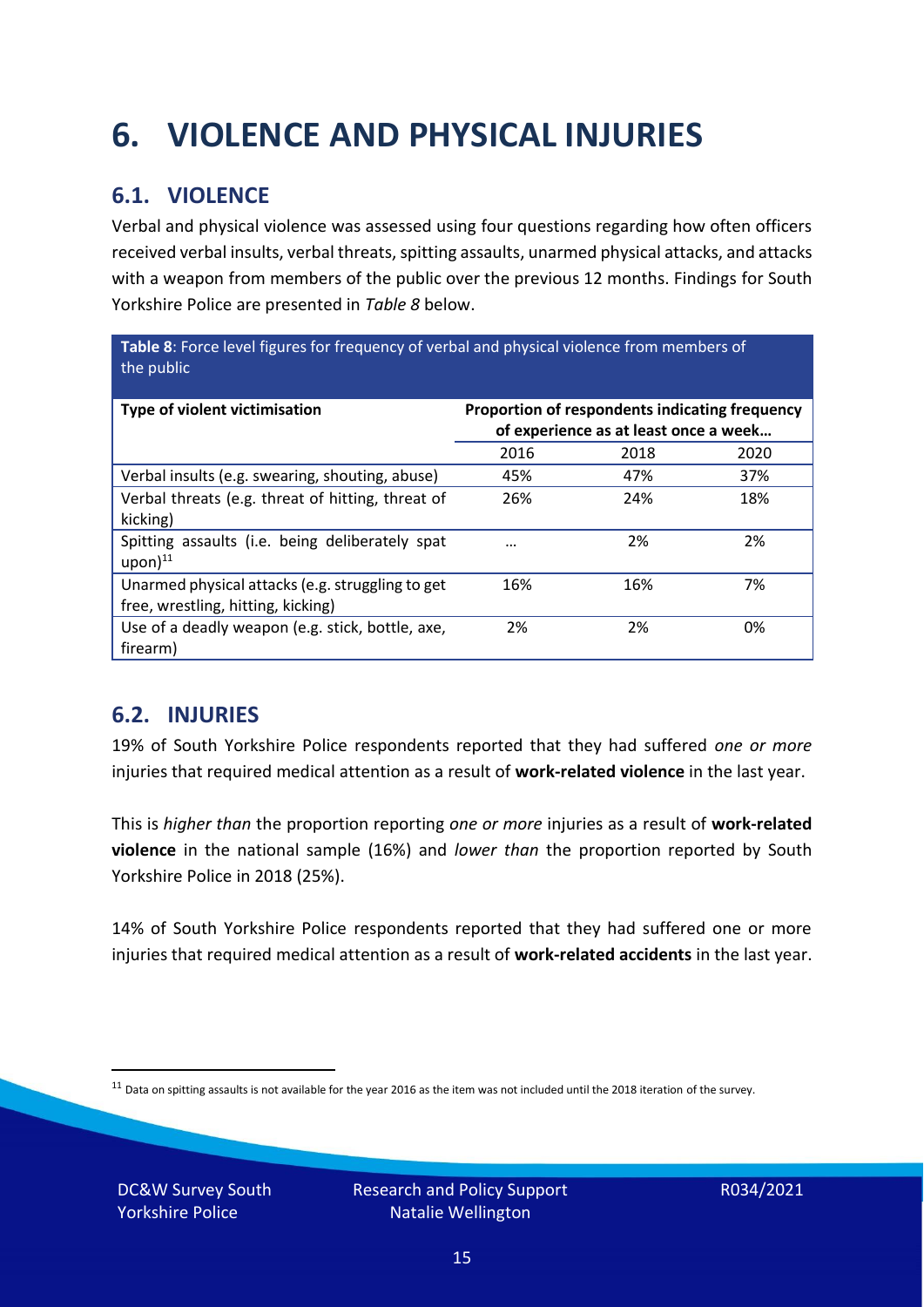This is *higher than* the proportion reporting *one or more* injuries as a result of **work-related accidents** in the national sample (11%) and *lower than* the proportion reported by South Yorkshire Police in 2018 (15%).

DC&W Survey South Yorkshire Police

Research and Policy Support Natalie Wellington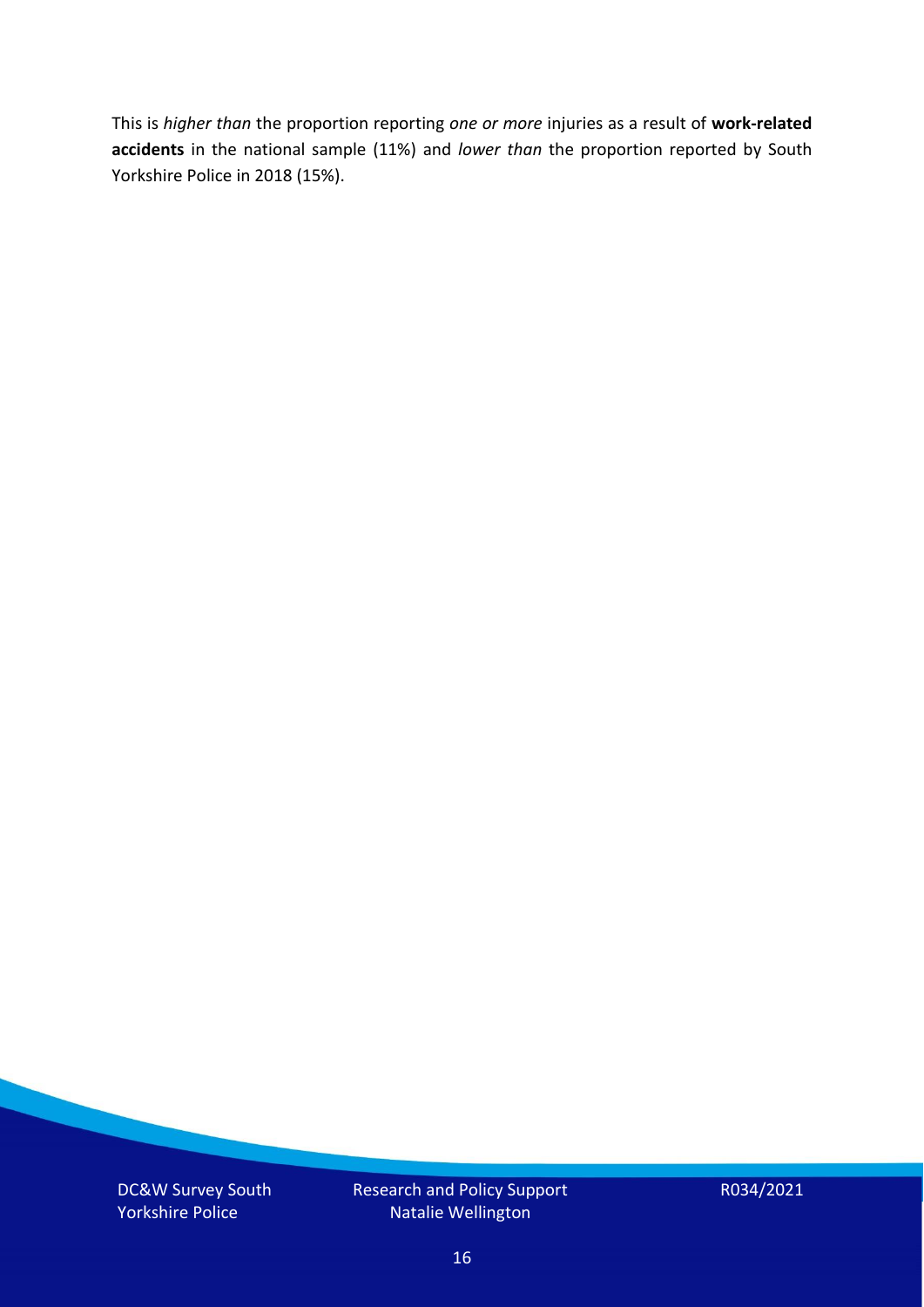# <span id="page-16-0"></span>**7. ORGANISATIONAL SUPPORT FOR MENTAL HEALTH AND WELLBEING**

### **7.1. DISCLOSURE**

Respondents who indicated that they had sought help for difficulties with mental health and wellbeing were presented with additional questions concerning disclosure to a line manager. 73% of respondents from South Yorkshire Police, for whom it was applicable, reported that they had disclosed seeking mental health and wellbeing support to their line managers. This can be compared with 74% reported by South Yorkshire Police in 2018.

#### **7.2. MENTAL HEALTH AND WELLBEING SUPPORT SERVICES**

Respondents were asked about mental health and wellbeing support services that are *reactive* (services that aim to help those that are already experiencing difficulties with their mental health and wellbeing), and *proactive* (services that aim to help people prevent difficulties with mental health and wellbeing from developing). Key findings for South Yorkshire Police are displayed in the tables below, with *Table 9* displaying both national and local proportions.

**Table 9**: Proportion of respondents reporting that they are *aware* of reactive and proactive mental health and wellbeing support services that their force offers

| <b>Questions</b>                                                                                                                                                                                                                   | Proportion of respondents |                  |
|------------------------------------------------------------------------------------------------------------------------------------------------------------------------------------------------------------------------------------|---------------------------|------------------|
|                                                                                                                                                                                                                                    | Force-level figures       | National figures |
| Reported being aware of reactive services that their force<br>offers to support the mental health and wellbeing of its<br>employees (e.g. counselling, helpline services, peer<br>support groups etc.)                             | 81%                       | 74%              |
| Reported being aware of proactive services that their<br>force offers to support the mental health and wellbeing<br>of its employees (e.g. resilience training, mindfulness<br>workshops, mental health awareness programmes etc.) | 41%                       | 43%              |

DC&W Survey South Yorkshire Police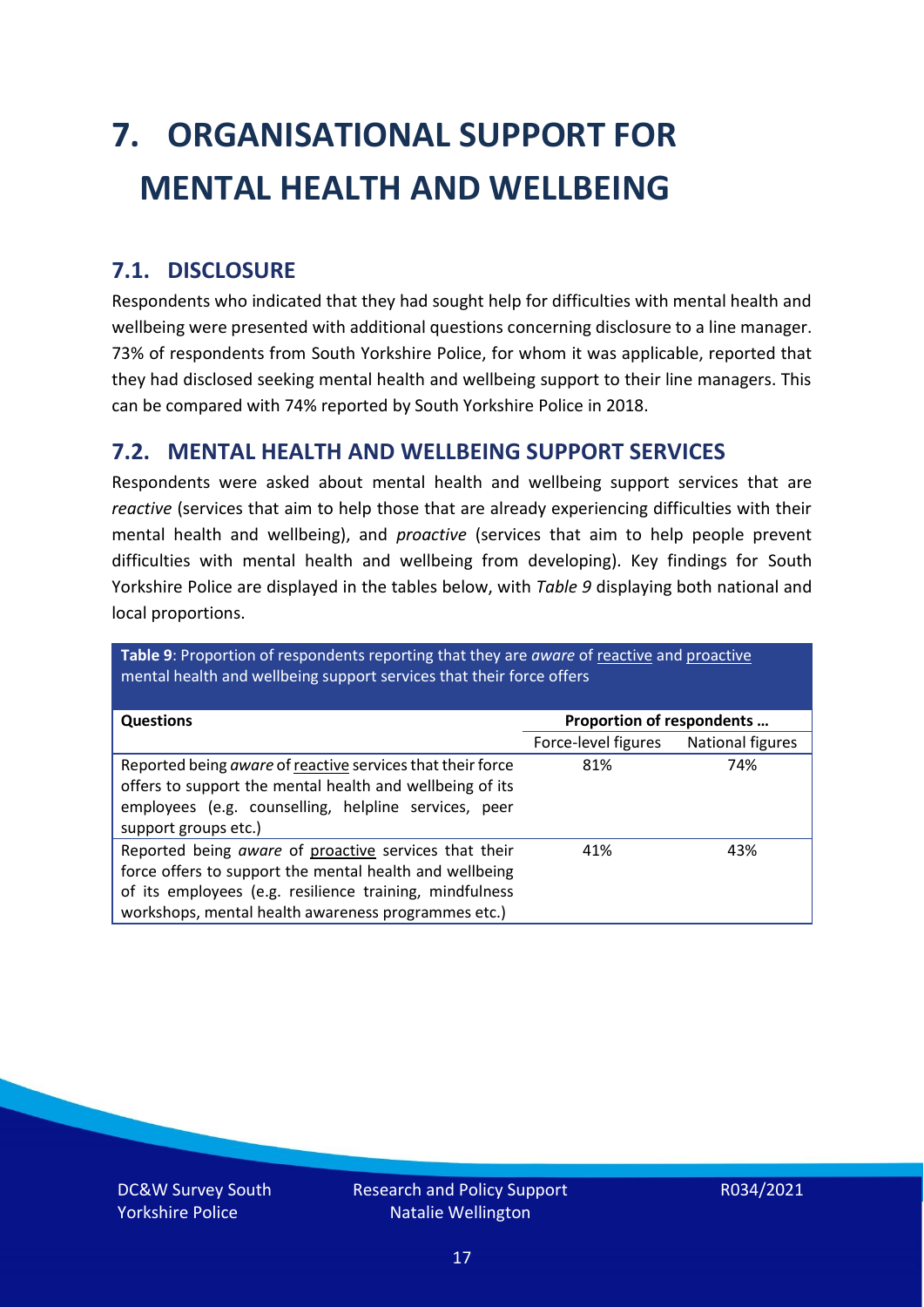### <span id="page-17-0"></span>**8. COVID-19 CRISIS**

Questions about the COVID-19 crisis have been included in this year's survey to help to better understand the impacts of working within the police service during this period. This section of the report specifically focusses on the personal impact of the COVID-19 crisis on officers, whilst organisational impacts have been reported at contextually appropriate points throughout the report.<sup>12</sup>

Respondents were asked whether they think they have or have had COVID-19. Comparisons for both national and local proportions are shown in *Table 10* below.

| Table 10: Proportion of respondents reporting whether<br>they have or have had COVID-19 | <b>Force-level</b><br>figures | <b>National</b><br>figures |
|-----------------------------------------------------------------------------------------|-------------------------------|----------------------------|
| Yes, confirmed by a positive antigen or antibody test                                   | 8%                            | 3%                         |
| Yes, based on strong personal suspicion or medical advice                               | 17%                           | 23%                        |
| No                                                                                      | 49%                           | 47%                        |
| Unsure                                                                                  | 27%                           | 27%                        |

34% of respondents from South Yorkshire Police said that they were *very* or *extremely worried* about the impact that the COVID-19 crisis will have on them personally. This can be compared to the national sample, where 22% said that they were *very* or *extremely worried* about the impact that the COVID-19 crisis will have on them personally.

Respondents from South Yorkshire Police were asked about their concern over the issues displayed in *Table 11* below (national and local proportions are shown).

| Table 11: Proportion of respondents reporting that they were very or extremely concerned over the<br>following |                           |                 |
|----------------------------------------------------------------------------------------------------------------|---------------------------|-----------------|
| <b>Statements</b>                                                                                              | Proportion of respondents |                 |
|                                                                                                                | Force-level               | <b>National</b> |
|                                                                                                                | figures                   | figures         |
| Becoming unwell with COVID-19 due to having close contact with                                                 | 39%                       | 34%             |
| someone who has COVID-19 in the line of duty                                                                   |                           |                 |
| Becoming unwell with COVID-19 due to being assaulted by someone                                                | 21%                       | 23%             |
| who has COVID-19 in the line of duty                                                                           |                           |                 |
| Having adequate access to COVID-19 testing (antigen                                                            | 29%                       | 37%             |
| and/or antibody diagnostic testing)                                                                            |                           |                 |
| Enforcing the lockdown restrictions                                                                            | 26%                       | 25%             |

<sup>12</sup> For more information please see the introduction to this report on page 3.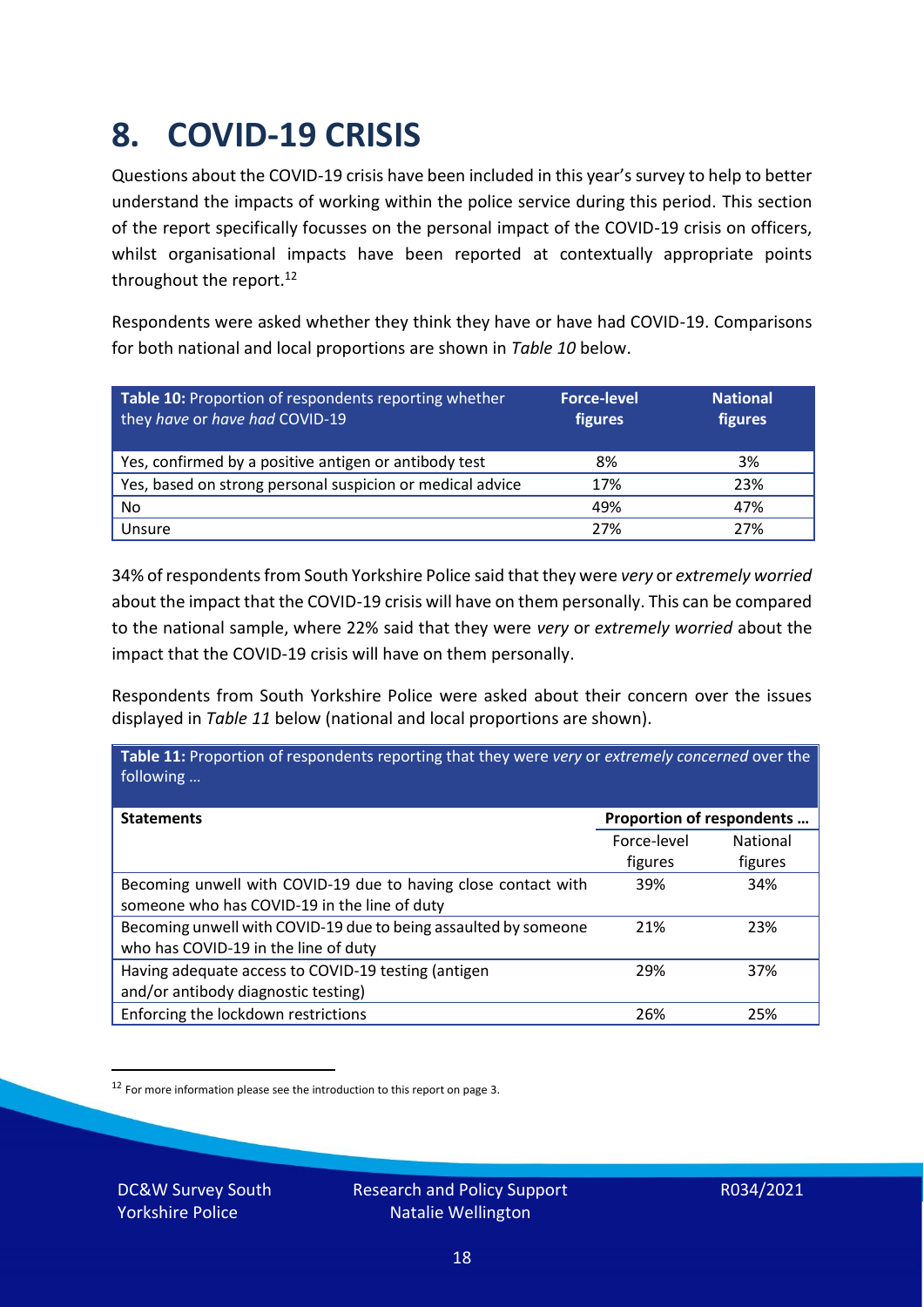Furthermore, 50% of respondents from South Yorkshire Police reported that they *disagreed*  or *strongly disagreed* that they have all the equipment they personally need to protect them from COVID-19 whilst at work. This can be compared to the national sample, where 39% reported that they *disagreed* or *strongly disagreed* that they have all the equipment they personally need to protect them from COVID-19 whilst at work.

DC&W Survey South Yorkshire Police

Research and Policy Support Natalie Wellington